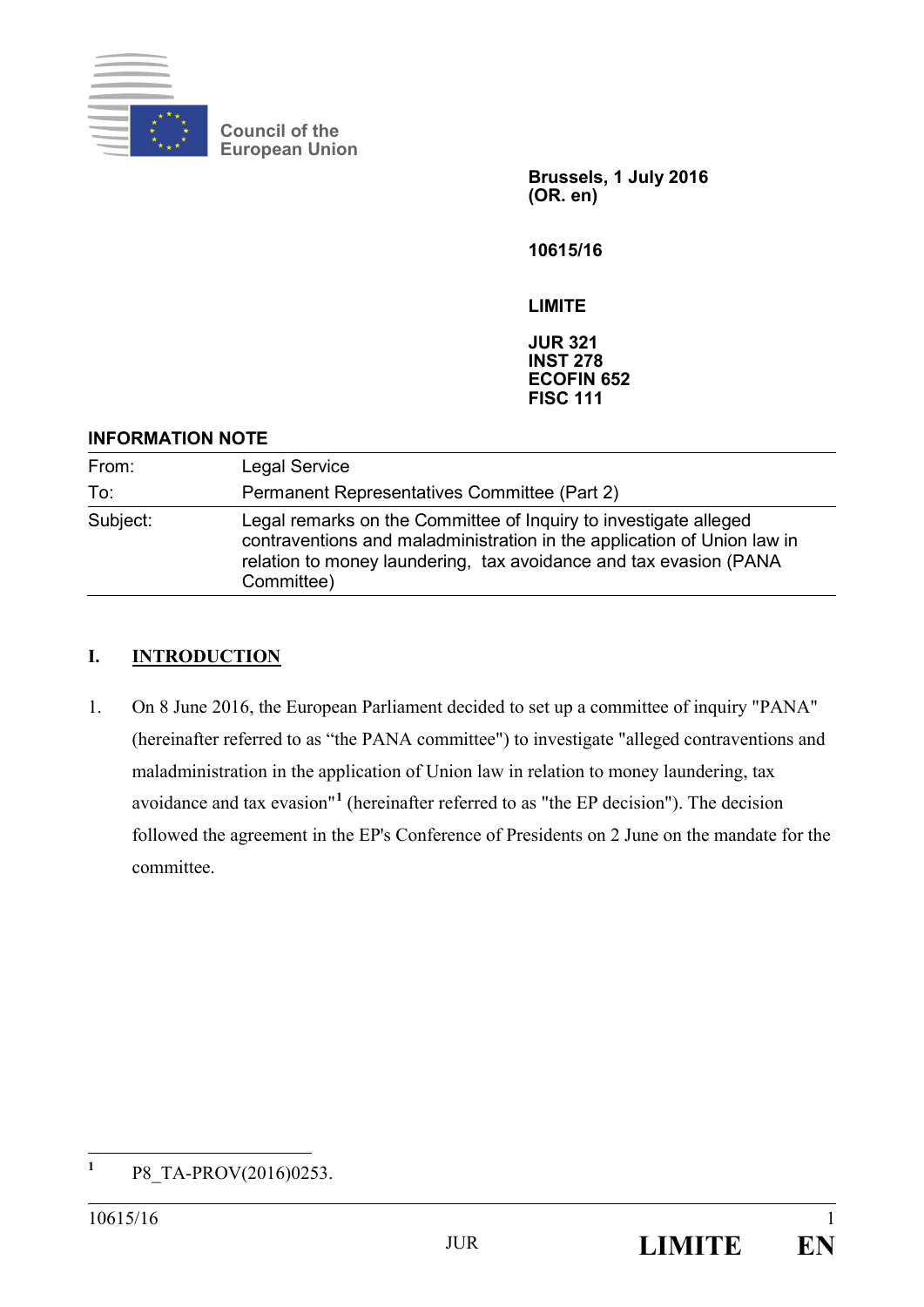2. The present contribution aims at setting out the legal framework within which the European Parliament can exercise its right of inquiry and at providing a legal assessment of the mandate adopted for the "PANA" committee, with a view to facilitating the coordination by the Council and the Member States of their response to possible requests for participation in its proceedings.

# **II. LEGAL AND FACTUAL BACKGROUND**

- 3. The legal framework within which a committee of inquiry can be set up by the European Parliament is defined by Article 226 TFEU and by Decision 1995/167/EC of the Parliament, the Council and the Commission of 6 March 1995**<sup>2</sup>** (hereinafter referred to as "the 1995 Decision"). The 1995 Decision was adopted on the basis of the predecessor of Article 226 TFEU, a provision which was drafted in terms very similar to the latter.**<sup>3</sup>**
- 4. Pursuant to Article 226 TFEU, "*(i)n the course of its duties, the European Parliament may (…) set up a temporary Committee of Inquiry to investigate, without prejudice to the powers conferred by the Treaties on other institutions or bodies, alleged contraventions or maladministration in the implementation of Union law, except where the alleged facts are being examined before a court and while the case is still subject to legal proceedings (…).*"
- 5. The same Article also provides that "*(t)he detailed provisions governing the exercise of the right of inquiry shall be determined by the European Parliament, acting by means of regulations on its own initiative in accordance with a special legislative procedure, after obtaining the consent of the Council and the Commission.*"

 **2** Decision of the European Parliament, the Council and the Commission of 6 March 1995 on the detailed provisions governing the exercise of the European Parliament's right of inquiry, *OJ L 78 of 6.4.1995, p. 1*. **<sup>3</sup>**

Detailed modalities governing the exercise of the right of inquiry by the Parliament are set out in Rule 198 of the Parliament's Rules of Procedure, http://www.europarl.europa.eu/sipade/rulesleg8/Rulesleg8.EN.pdf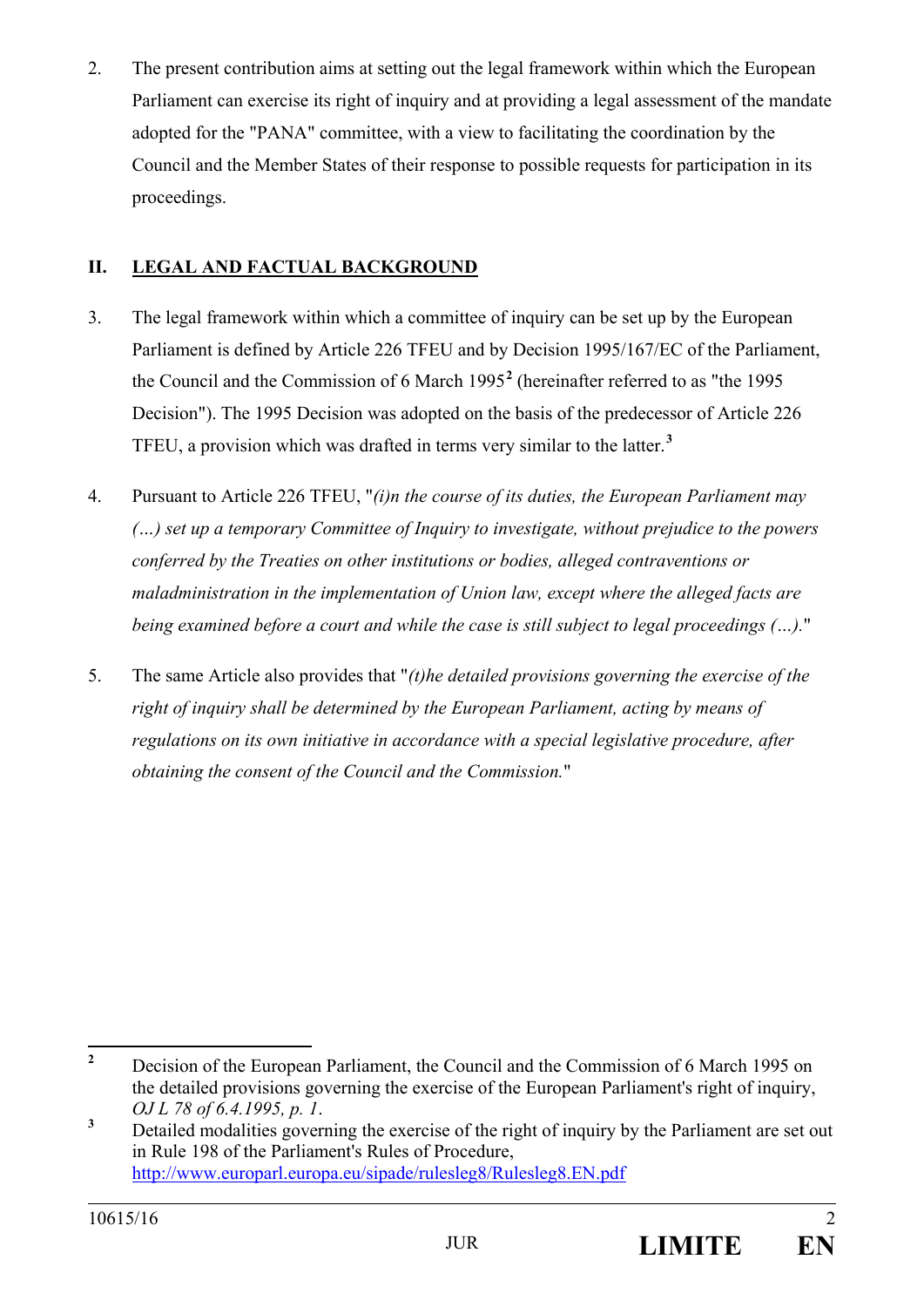- 6. These detailed provisions are currently laid down in the 1995 Decision. Inter alia, Article 2(1) thereof provides that the decision to set up a temporary committee of inquiry shall specify in particular its purpose. This entails in particular, as the Parliament itself has laid down in Rule 198(3) of its Rules of Procedure, that the subject of the inquiry be precisely specified and that a detailed statement of grounds be included. Article 2(2) of the 1995 Decision also requires that the temporary committee of inquiry carry out its duties in compliance with the powers conferred by the Treaties on the institutions and bodies of the Union.
- 7. Article 3 of the Decision sets out the modalities of the exercise by the EP of its right of inquiry:
	- A committee of inquiry may invite a Union<sup>4</sup> institution or body or the Government of a Member State to designate one of its members to take part in its proceedings (paragraph 2);
	- On a reasoned request from the committee of inquiry, the Member States concerned and the Union institutions or bodies shall designate the official or servant whom they authorise to appear before the committee, unless grounds of secrecy of public or national security dictate otherwise by virtue of national or Union legislation (first subparagraph of paragraph 3);
	- The officials or servants in question shall speak on behalf of and as instructed by their Governments or institutions. They shall continue to be bound by the obligations arising from the rules to which they are subject. (second subparagraph of paragraph 3);
	- The authorities of the Member States and the institutions or bodies of the Union shall provide a temporary committee of inquiry, where it so requests or on their own initiative, with the documents necessary for the performance of its duties, save where prevented from doing to by reasons of secrecy or public or national security arising out of national or Union legislation or rules (paragraph 4);
	- Paragraphs 3 and 4 shall be without prejudice to any other provisions of the Member States which prohibit officials from appearing or documents from being forwarded (paragraph 5).

 **4** Text adapted to the current reality.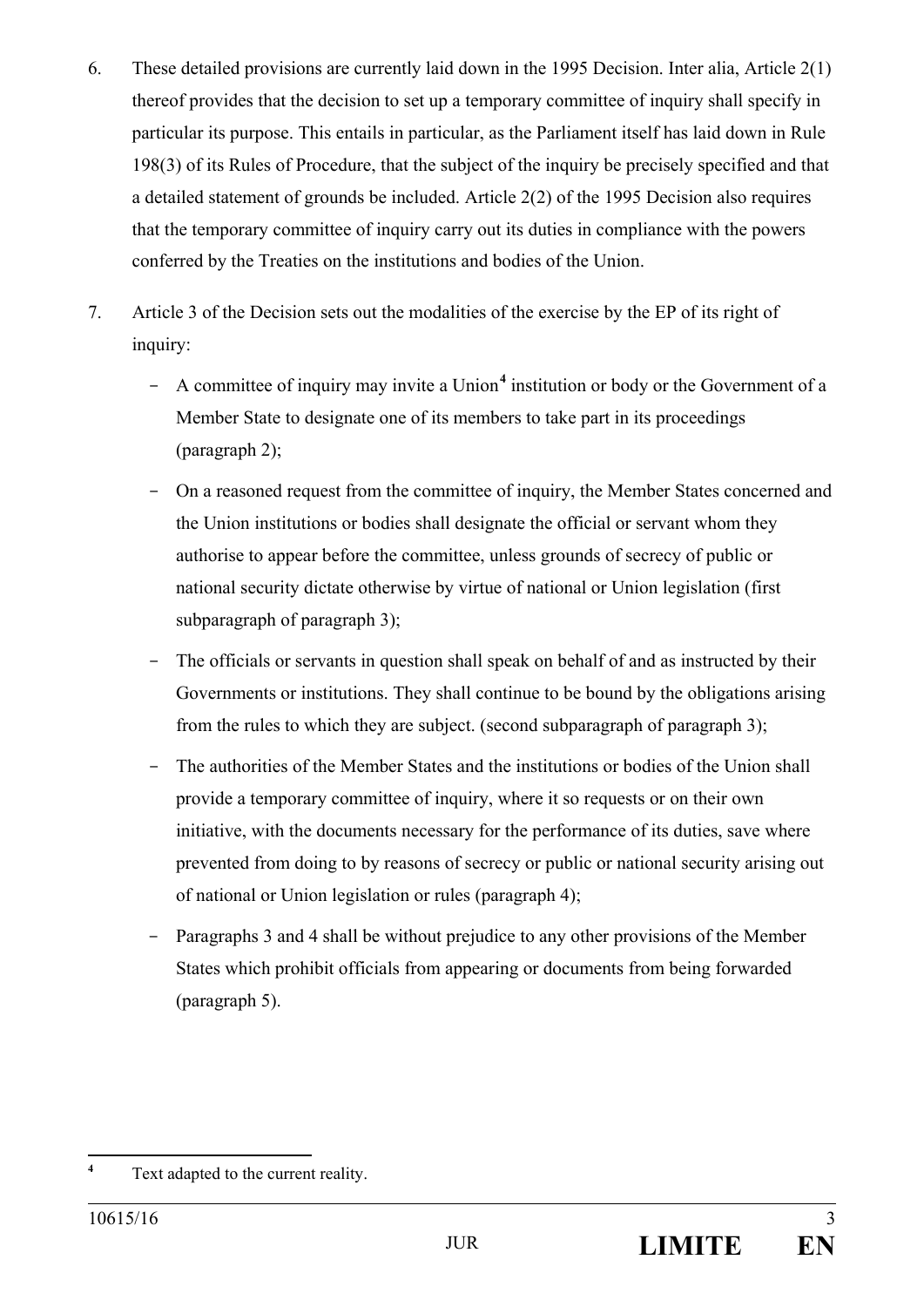- 8. The EP has in 2012 agreed on a proposal for a Regulation on the right of inquiry to replace the 1995 Decision, through which it seeks to strengthen its investigative powers. The CLS has analysed the EP's proposal at two occasions.**<sup>5</sup>** Until today, the institutions have not been able to make much progress on this file.
- 9. The mandate by the Parliament's conference of presidents of 2 June refers to the grounds for the establishment of the PANA committee, i.e., the revelations by the International Consortium for Investigative Journalism (ICIJ) of 11.5 million documents from Mossack Fonseca, a law firm based in Panama (the "Panama papers"), where cases of tax evasion and avoidance and money laundering were uncovered. The EP decision establishing the committee simply calls on the PANA committee to investigate "*alleged contraventions, and maladministration in the application of Union law in relation to money laundering, tax avoidance and tax evasion*" (see point 1 of the EP decision), without however making any link between the alleged contraventions and maladministration and the Panama papers case.

## **III. LEGAL ANALYSIS**

### **1) Examination of the EP decision to set up a committee of inquiry**

- 10. The current legal framework, as set out above, requires that a decision to set up a committee of inquiry: i) specifies precisely the facts that are the subject matter of the inquiry; ii) specifies precisely which provisions of Union law are alleged to have been implemented in a manner constituting contravention or maladministration. However**,** the EP decision does not meet any of these two requirements.
- 11. First, the mandate of a committee of inquiry has to refer to specific facts and must not be general and abstract. Specifying the subject of the inquiry in a sufficiently precise manner is a requisite for enabling the institutions and Member States concerned to prepare their participation in the works of the committee properly. It is also a condition, as will be shown (paragraphs 21 and following below), for Member States and institutions to be in a position to ascertain the extent of their obligations towards a committee of inquiry.

 **5** See documents 6056/12 and 9540/15.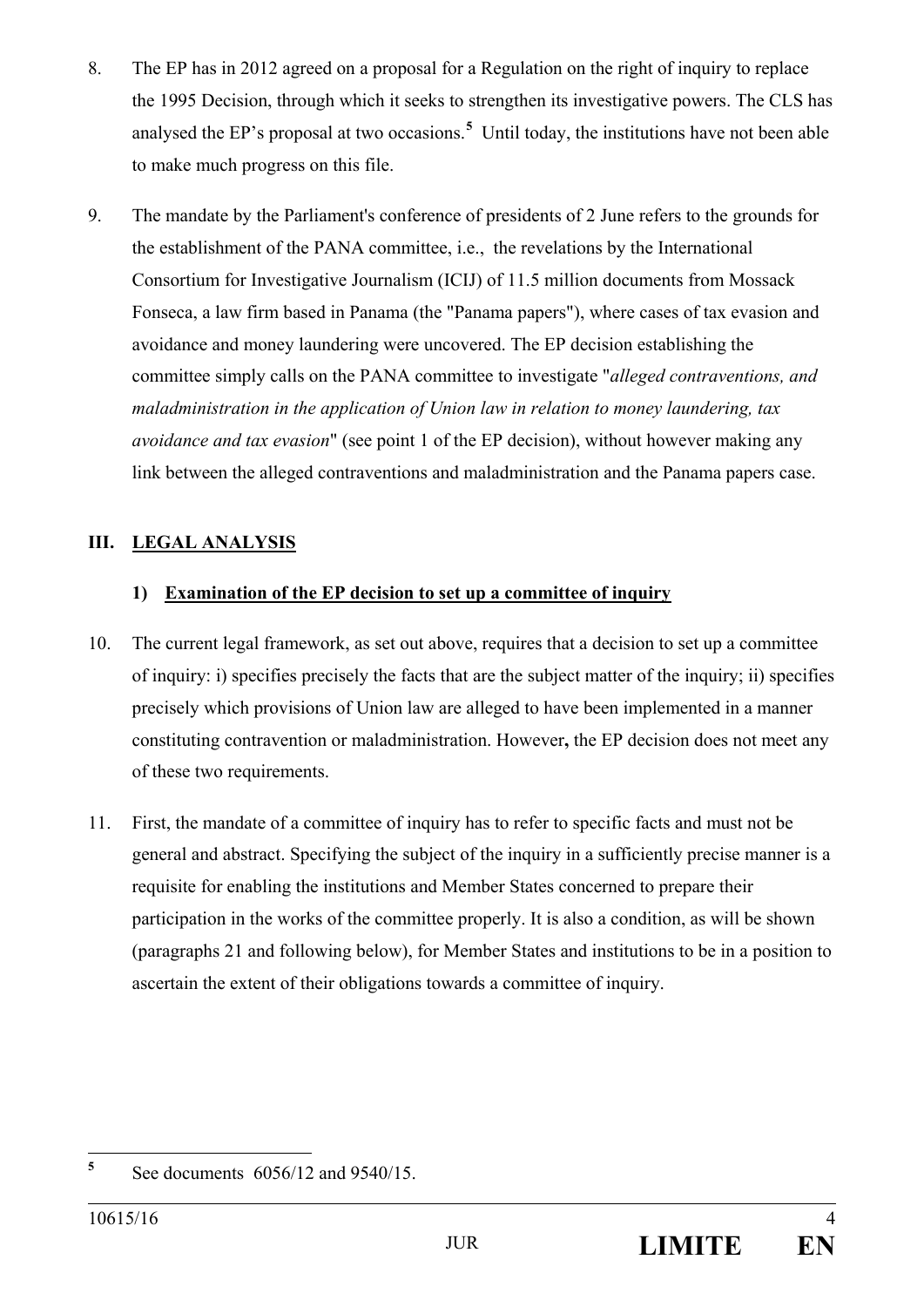- 12. The subject matter of the PANA committee is described in very broad terms, as related to "*money laundering, tax avoidance and tax evasion*". Not only does this mandate not specify the relevant facts object of inquiry, it does not specify the Member States concerned either. Thus, any Member State could be the subject of an inquiry with regard to any case of money laundering, tax avoidance and tax evasion, according to the EP decision.
- 13. Furthermore, the overall context around the creation of the committee, i.e. the "Panama papers" revelations to which the mandate of the conference of Presidents refers, does not add any degree of accuracy, as those revelations regard an enormous amount of operations and transactions, which makes it impossible to identify the object of inquiry ex ante with a sufficient level of specificity.
- 14. Second, since the EP decision does not contain any specific presentation of the facts that form the object of the inquiry, it also fails to show in what ways contraventions or cases of maladministration in the implementation of the law of the Union may have taken place.
- 15. The EP decision enumerates a long list of Directives<sup>6</sup> in different fields, i.e., money laundering, exchange of tax information, financial services and company law, without however linking them to any alleged case of contravention or maladministration in the implementation of EU law or indicating which of their provisions are involved.
- 16. The pieces of legislation on financial services, company law and money laundering which are cited in the EP decision do not concern taxpayers' relations with tax administrations or the procedures to establish their tax obligations.

 **6** Point 2 of the decision.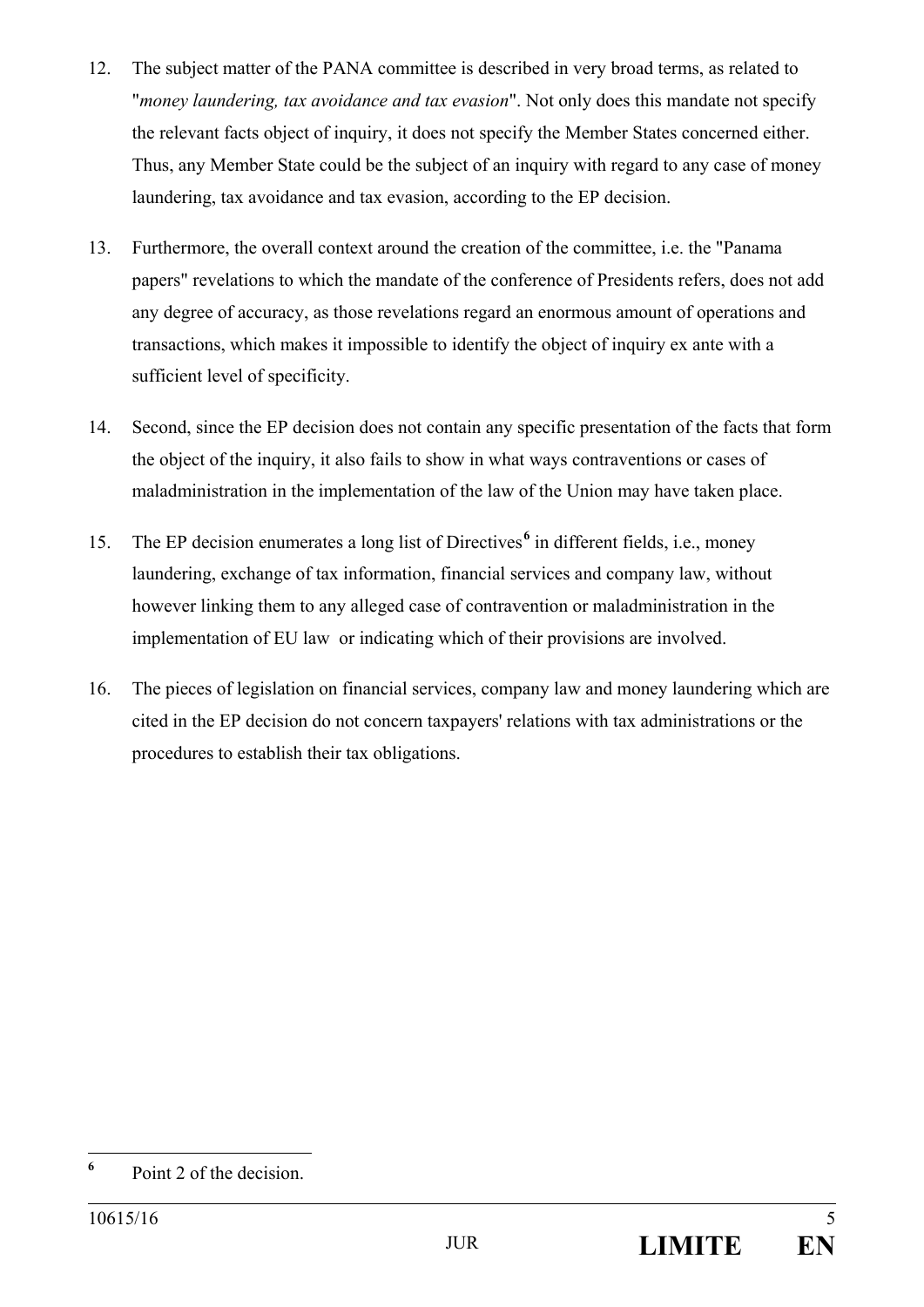- 17. In fact, at its current state of development, with EU law in this field containing hardly any provision aiming at preventing and combatting tax evasion and avoidance, Member States remain competent to regulate on these matters by means of their internal legislation or through double taxation agreements. Accordingly, the facts underlying the creation of the PANA committee, i.e. the "Panama papers" case to which the mandate of the Conference of the EP presidents refers, do not fall within the scope of application of Union law but within the scope of application of domestic tax laws and of double taxation agreements with third countries. The only precise reference in the EP decision to a tax provision of Union law is the one to Article 9(1) of Directive 2011/16/EU in the third indent of point 2 of the EP decision. Again, the EP decision fails to specify how tax avoidance and evasion is linked to the failure by Member States to implement that provision. Besides, it is recalled that that provision concerns cooperation between tax authorities of Member States and not of third countries.
- 18. In addition, a great number of the Directives cited in the EP decision have been adopted only rather recently, which means that the time-period for their implementation has not expired yet or has only just expired**<sup>7</sup>** . Any investigation on alleged contraventions or maladministration in the implementation of those acts would thus be premature.
- 19. Likewise, the EP decision fails to show in what manner "*money laundering, tax avoidance and tax evasion*" would amount to a failure of Member States to enforce State aid provisions under Articles 107 and 108 TFEU, as referred to in the fourth indent of point 2 of that decision, nor does it specify the Member States that are allegedly breaching their State aid obligations.

 **7** This is acknowledged in the EP decision by reference in the text to "*taking into account the obligation of timely and effective implementation*". See for instance, Directive 2015/849 of the European Parliament and of the Council of 20 May 2015 on the prevention of the use of the financial system for the purposes of money laundering or terrorist financing that shall be transposed by Member States by 26 June 2017; Directive 2014/107/EU of 9 December 2014 amending Directive 2011/16/EU as regards mandatory automatic exchange of information in the field of taxation that applies as from 1 January 2016. The provisions of Directive 2011/16/EU relevant to the automatic exchange of information are applicable as from 1 January 2015.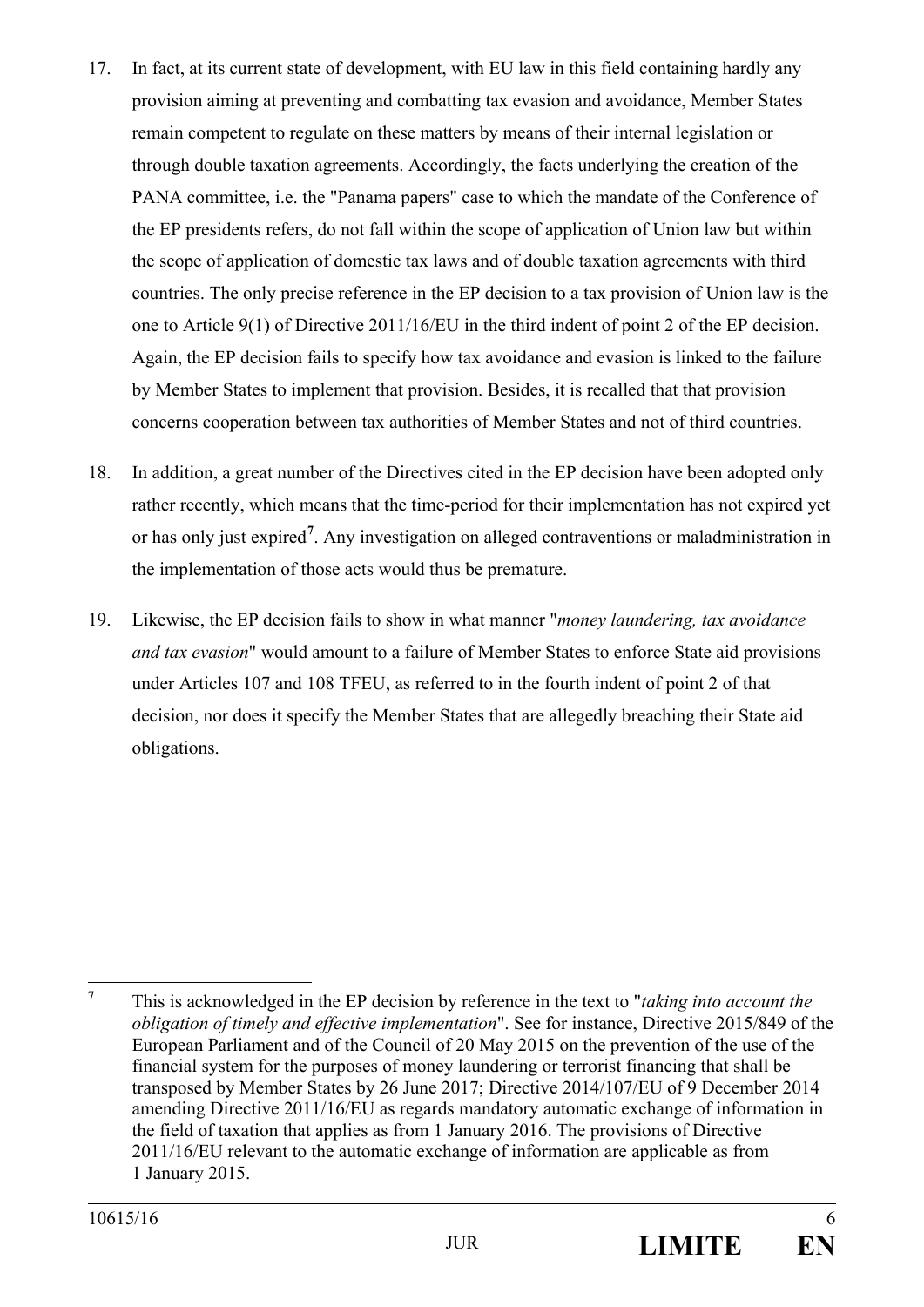20. Finally, the EP decision does not provide any element permitting to conclude that Member States have breached the duty of sincere cooperation incumbent on them by virtue of Article 4(3) TEU, as referred to in the penultimate indent of point 2 of the EP decision.

#### **2) Implications for Member States and for the Council**

- *a) The obligation of the Member States and of the Council to participate in the PANA committee*
- 21. The unspecific and generic character of the facts and of the law on which the EP decision is based does not allow neither the Member States nor the Council to assess their obligation to participate in the works of the committee of inquiry.
- 22. On the one hand, it does not allow them to ascertain the possible application of the exemptions for participation referred to above in paragraph 7 (reasons of secrecy, public or national security arising from national or Union legislation, or provisions of Member States preventing officials from appearing or documents from being forwarded). On the other hand, the failure to specify the relevant facts and the Member States concerned does not permit to verify compliance with the *sub judice* prohibition under Article 226 TFEU and Article 2(3) of the 1995 Decision, thus making unfeasible to determine whether the subject-matter of the inquiry interferes with any ongoing court proceedings. Finally, as explained above (paragraph 11), it does not allow Member States and the Council to ensure a due preparation for their participation in the proceedings of the committee.
- 23. In the absence of an adequate level of specificity by the EP Decision, the "reasoned request" on which individual Member States or the Council may be called to contribute to the works of the PANA committee, should identify in sufficiently clear, precise and unequivocal terms the factual and legal elements which form the object of the inquiry, so that the former are in a position to determine their obligation to participate and, if applicable, invoke any of the exemptions not to do so laid down under Article 226 TFEU and the 1995 Decision. Were this not the case, Member States and the Council may validly refuse participation so that their rights and interests are preserved.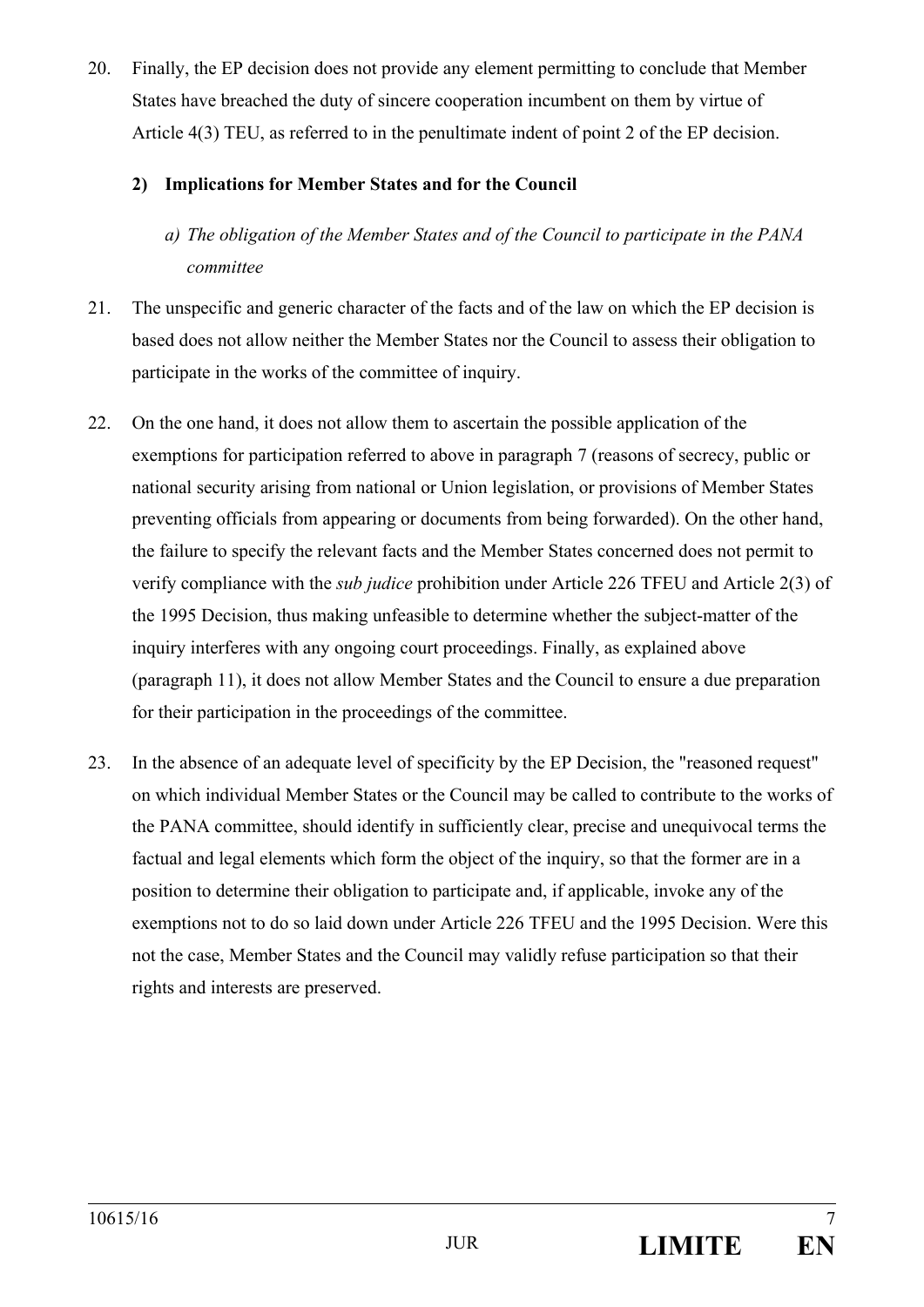#### *b) The principles of inter-institutional balance and of conferral of powers*

- 24. As referred to above, Article 226 TFEU stipulates that the inquiry must be without prejudice to the powers of other institutions or bodies. It must be carried out with due account to the principle of conferral of powers of the Union and its institutions (Article 5(2) TEU and 13(2) TEU).
- 25. However, as explained, the adoption of laws and regulations addressed at preventing and combating tax evasion and avoidance remains, in principle, the competence of Member States. Noteworthy, the governments and administrations of Member States are not accountable before the EP when applying their domestic law.
- 26. The Union holds the competence to harmonise national laws, regulations and administrative provisions in the field of taxation that directly affect the establishment or functioning of the internal market (Articles 113 and 115 TFEU). If, arguably, the Union may legislate on matters related to tax evasion (as long as this were necessary for the establishment or functioning of the internal market), this should be decided by the Council, acting on a proposal by the Commission, after consultation of the Parliament.
- 27. It remains a fact, however, that as long as the Union has not acted on this basis, the matter continues to belong to the competence of Member States. By seeking to exercise a general and unqualified control over the manner in which Member States apply their national laws and regulations to combat tax evasion, the active role which the EP assigns itself by setting up this committee of inquiry with a very wide mandate extends the current powers of the Union in the field of taxation, encroaching thus upon those that remain with the Member States. It would also risk affecting the inter-institutional balance laid down in the Treaties that confer upon the Council, acting as sole legislator, the power to harmonise national tax laws and regulations.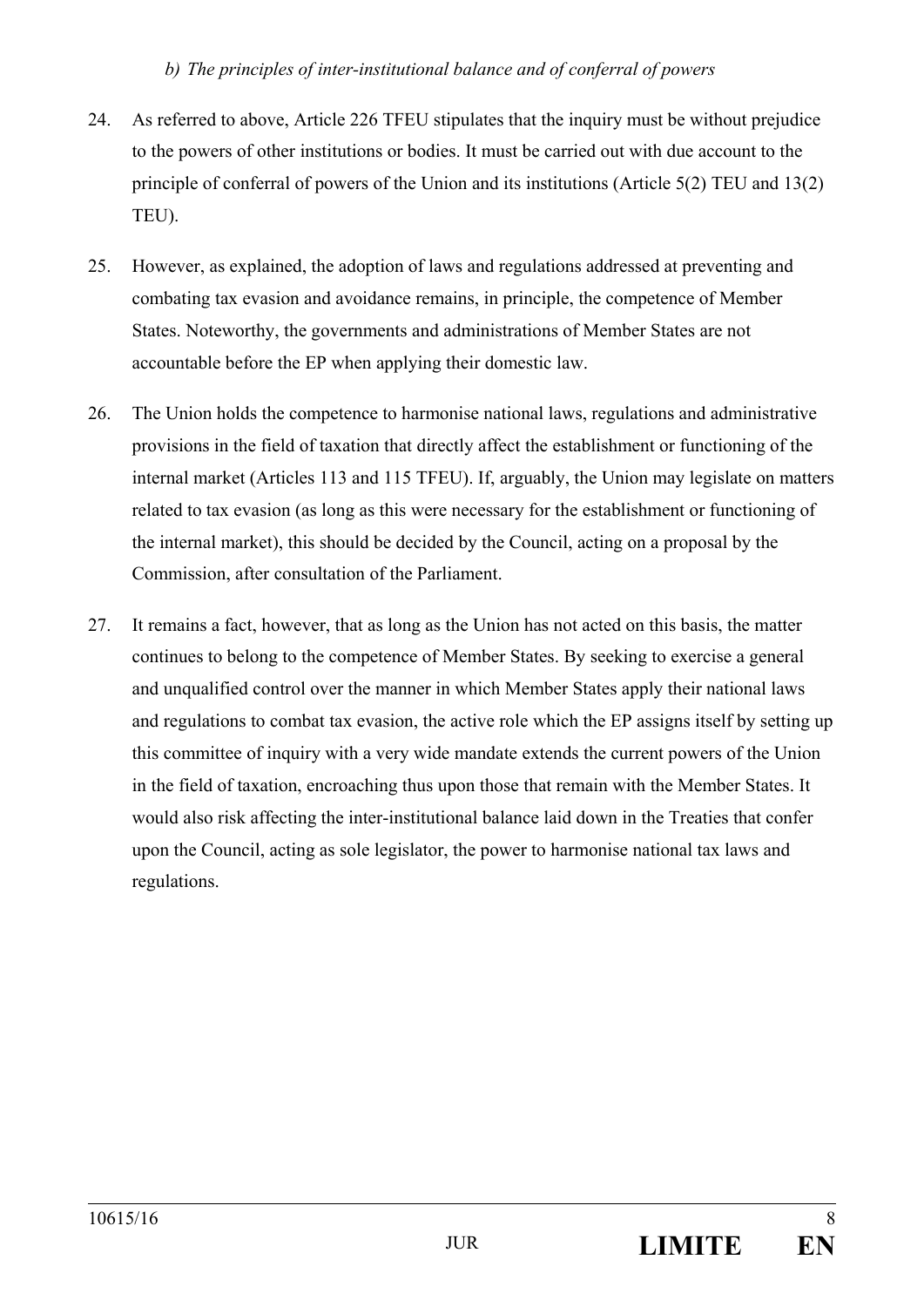- 28. The Parliament would give itself an institutional role of a general character in the control of the implementation by the Member States of their national law and of the policies of the Union as regards taxation<sup>8</sup>. However, it is recalled that the task of monitoring the implementation of Union law by the Member States is a task which the Treaties assign to the Commission.**<sup>9</sup>**
- 29. The power to investigate specific circumstances of fact that likely constitute maladministration or contravention of the law of the Union, that the Parliament has under Article 226 TFEU, has to be clearly distinguished from a general power of review of the implementation by Member States of their domestic law and of EU law - which it does not have either on the basis of Article 226 TFEU or of any other Treaty provision. It is specifically noted that the Parliament's power of political control to which Article 14(1) TEU refers has to be exercised "*as laid down in the Treaties*" – thus in compliance with Article 226 TFEU and the principle of conferral - and cannot become a general clause of accountability of Member States before the Parliament. The purpose of a committee of inquiry cannot be to substitute itself for the Commission by asking Member States to provide it with information on the transposition and implementation of Union acts, unless this request is duly founded through a link with alleged contraventions or facts of maladministration in the application of these acts of Union law.

# *c) Coordination among Member States*

30. In view of the above, it seems opportune that Member States and the presidency, in its quality of representative of the Council, coordinate their decisions to participate in the works of the PANA committee so that the scope and modalities of such participation (or their decision not to do so) respond to a unified approach.

 **8** The EP has recently sought to obtain, without success, such a general role in the oversight of the application by Member States of Union law in the framework of the negotiation of the Inter-institutional Agreement on Better Regulation.

**<sup>9</sup>** Article 17 TEU '[the Commission] shall ensure the application of the Treaties and of the measures adopted by the institutions pursuant to them. It shall oversee the application of Union law [...]'.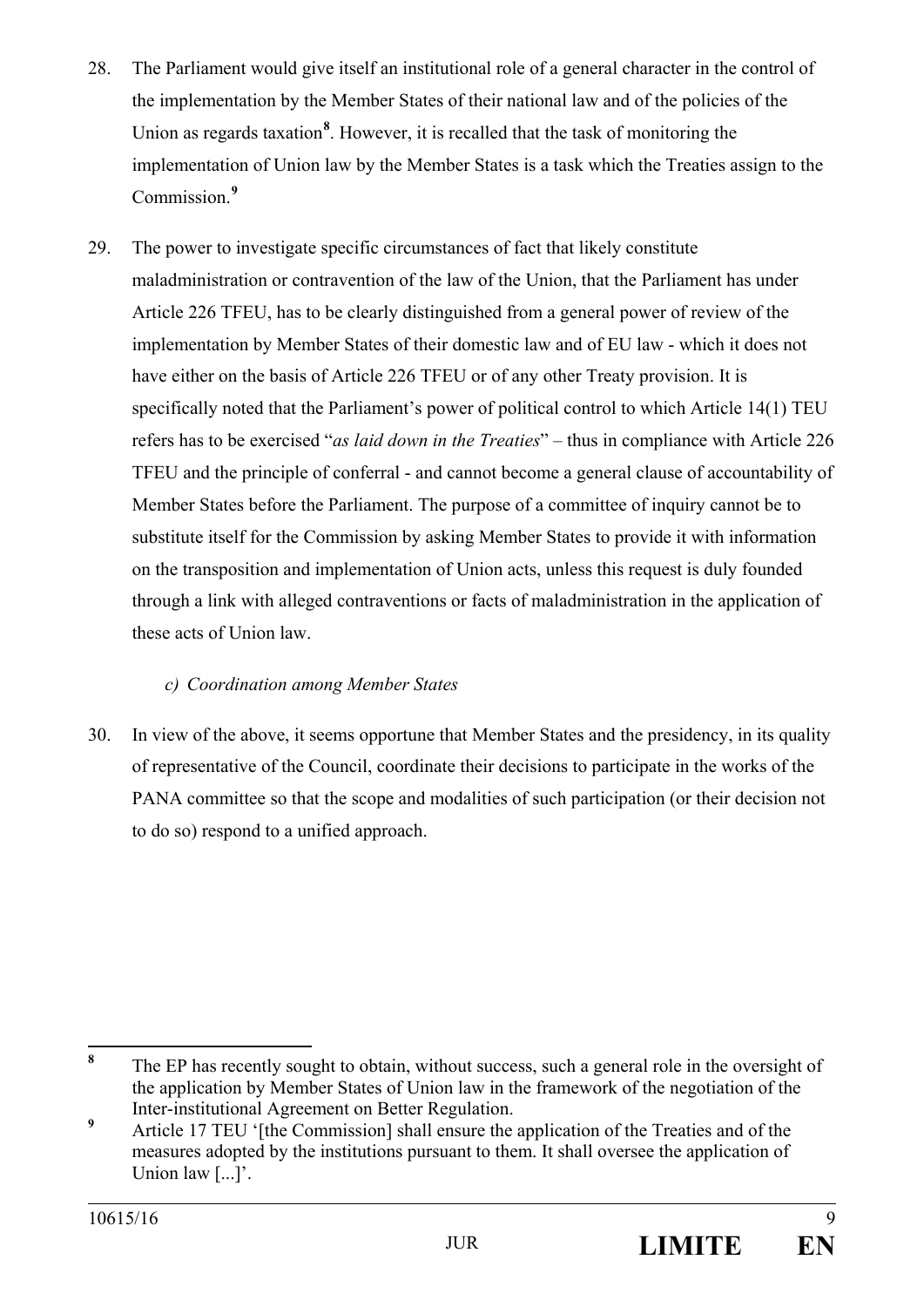- 31. In particular, such coordination may include, i) a common assessment on whether the reasoned requests for participation received from the Parliament are sufficiently clear, precise and unequivocal in the sense explained previously; ii) a common identification of the PANA committee's questions and requests in respect of which Member States and the presidency intend - or not - to participate; iii) a common language and elements of response in relation to identical or analogous questions and requests from the PANA committee, as appropriate.
- 32. As the case has been in analogous previous exercises (i.e, the coordination of the Member States' position on the Parliament's request for privileged access to Code of Conduct – business taxation - documents), that coordination could take place within the framework of the Code of Conduct (business taxation) or Tax Questions working groups.
- 33. Finally, in view of the legal remarks presented in this note, it is recalled that the Member States or the Council, if so authorised by a majority of its members, may contest the legality of the EP decision, under the conditions laid down by Article 263 TFEU**<sup>10</sup>**.

# **IV. CONCLUSIONS**

- 34. The EP decision on setting up a committee of inquiry to investigate alleged contraventions and maladministration in relation to money laundering, tax avoidance and tax evasion
	- does not specify with a sufficient level of precision the facts that are the subject matter of the inquiry, nor the provisions of Union law that have been implemented in a manner constituting contravention or maladministration;
	- as such, does not allow Member States, nor the Council, to assess their obligation to participate in the works of the committee, neither to ensure a due preparation of any such participation;

 $10<sup>1</sup>$ **<sup>10</sup>** In particular, actions for annulment shall be instituted within two months of the publication of the measure, or of its notification to the plaintiff, or, in the absence thereof, of the day on which it came to the knowledge of the latter, as the case may be. This procedural time-limit shall be extended on account of distance by a single period of 10 days (Article 51 Rules of Procedure of the Court of Justice).